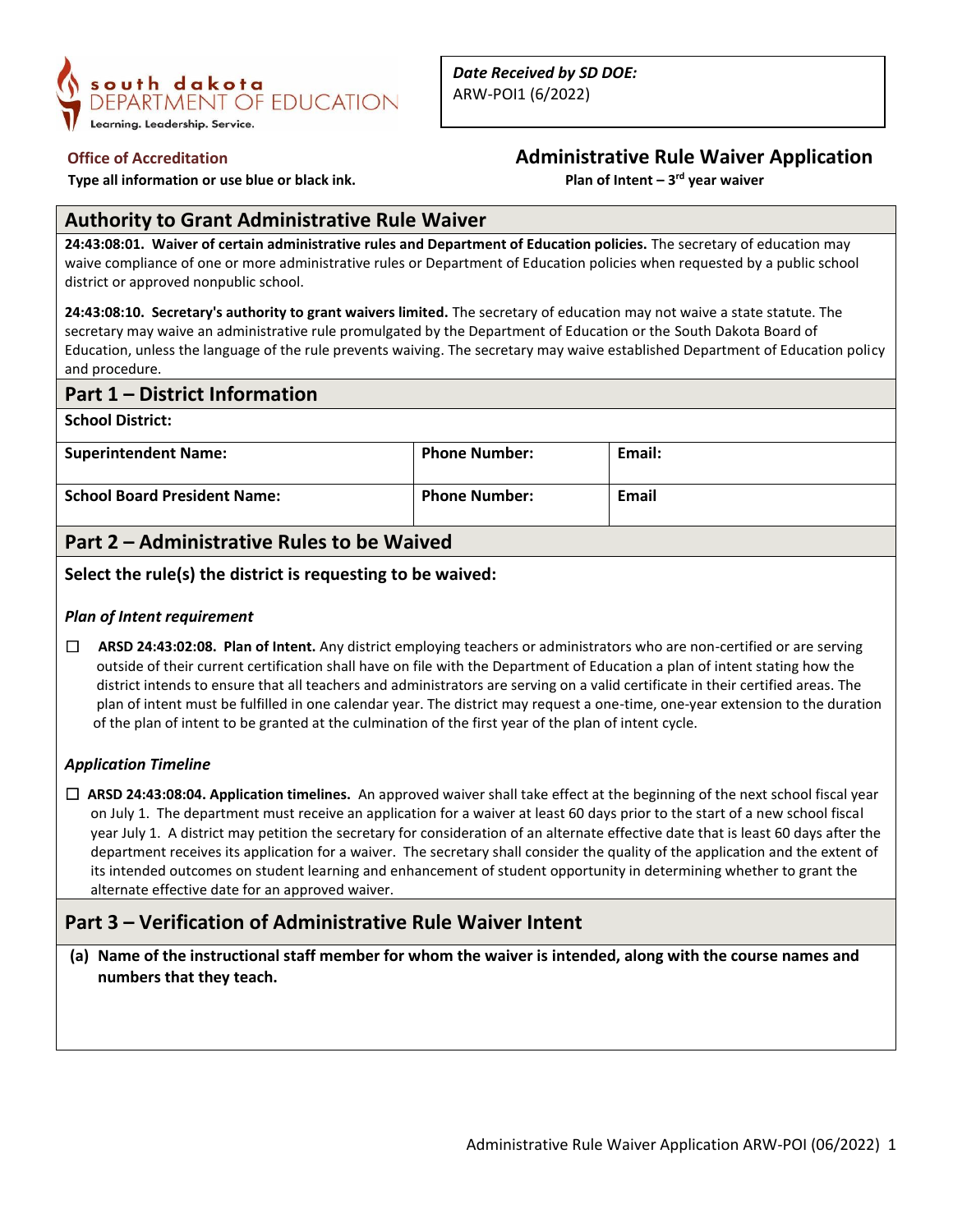**(b) List the school(s) the where the waiver will be utilized.**

#### **(c) Provide a description about the reason for requesting the waiver:**

\* Explain the reasons the district is requesting a waiver from administrative rule. The district must explain why the plans outlined in this application will better meet local learning goals, enhance educational opportunities, promote equity or increase accountability.

**(d) What steps will be taken by the school district to track the progress of this individual in meeting the stated plan for full certification?**

## **PART 4 - EVALUATION**

Provide a detailed description of the plan for evaluating the effectiveness of the waiver in achieving the outcomes specified in the application and contributing to the school's continual improvement:

*A school district or nonpublic school or program that has been granted a waiver shall implement its plan for evaluation of the waiver as required by ARSD 24:43:08:03. A public school district that has been granted a waiver shall include a report of the waiver evaluation in its annual review of its approved five-year district improvement plan as required by ARSD 24:43:02:01 (ARSD 24:43:08:08)*

*The South Dakota DOE Division of Accreditation will verify that the school improvement plan includes a component for evaluating the intent of all ARSD waivers held by the school/school district.*

# **Part 5 – Length of Waiver**

Intended Date for Waiver Implementation: (This date is always July 1 for fall implementation unless the district requests and explains the reasons for an alternate date.)

Proposed Years of Waiver: (Maximum of 5 school terms, which begin July 1 of each year.)